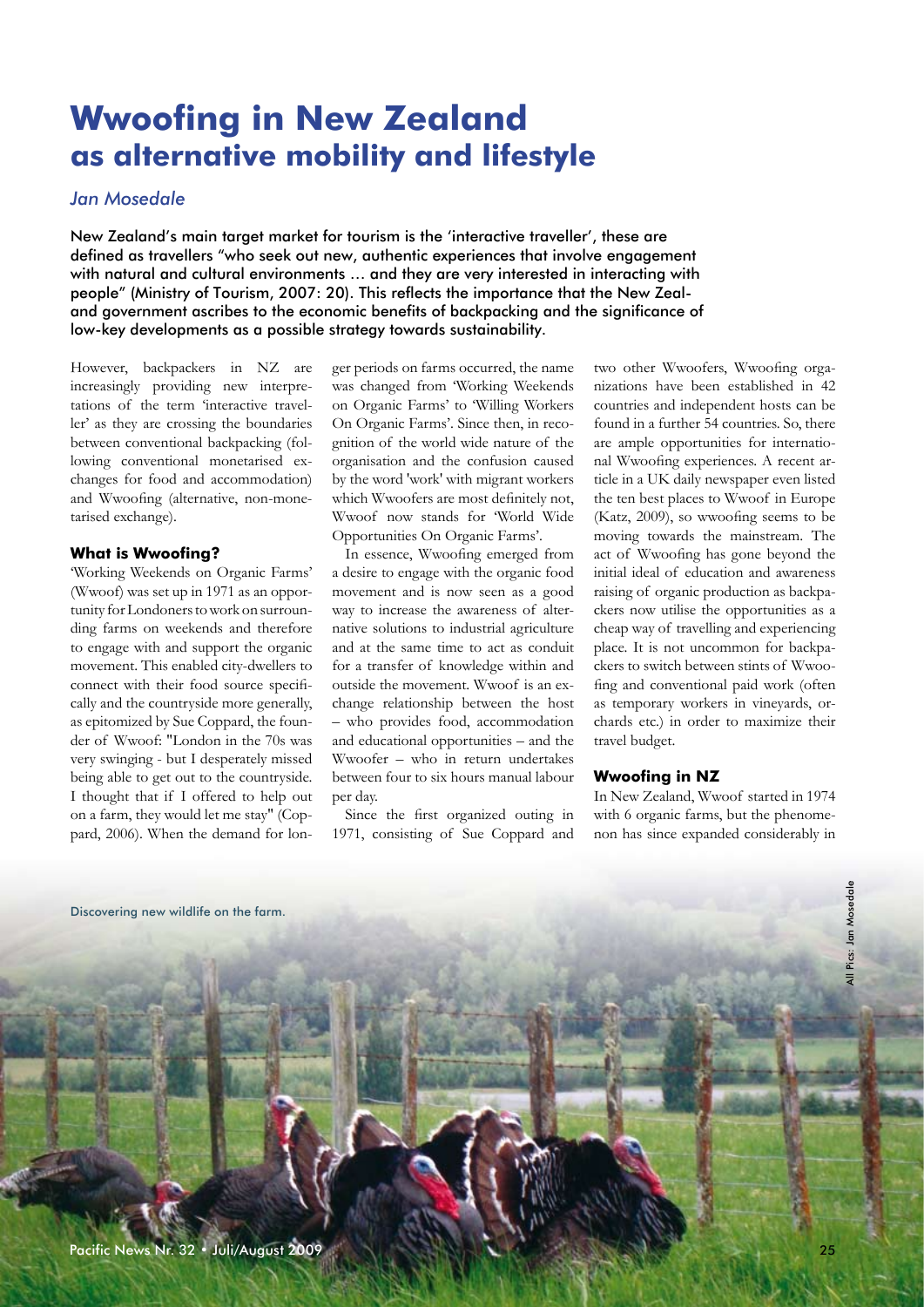popularity: 613 hosts were listed by the organisation in 2001, 802 in 2003 (McIntosh and Bonnemann, 2006) compared to 1,124 in 2009. While McIntosh and Bonnemann (2006) give detailed numbers for Wwoofers (3,700 in 2001 and 5,850 in 2003), it is not possible to determine the actual number of Wwoofers as backpackers pick up copies of the list from other backpackers at hostels and take advantage of Wwoofing opportunities without officially becoming a member.

A quantitative analysis of demographics undertaken by McIntosh and Bonnemann (2006) demonstrates similar characteristics between Wwoofers and backpackers in NZ: 93.5% of Wwoofers are young (86.9% are between the ages of 16-34) international visitors (USA: 17.9%, Germany: 17.6%, the United Kingdom: 17.2% and Japan: 10.2%) and mostly students (43.3%). Interestingly, a vast majority (91.7%) of NZ Wwoofers gained their first Wwoofing experience on the NZ trip, which suggests that information about Wwoofing is passed word-of-mouth between backpackers. McIntosh & Bonnemann (2006) report that Wwoofers had varied reasons for joining Wwoof New Zealand: 40.5% education about organic farming, 32.0% to experience NZ life, 31.1% travel around NZ, 15.7% to experience life on a farm, 11.2% to experience alternative lifestyles.

### **Wwoofing as alternative mobility**

The quantitative aspects of Wwoofing cannot explain the continuing success of the phenomenon. Also, simplifying the exchange to a rational transaction of labour for food and accommodation does not take other socio-economic factors into account. According to Crewe (2000: 283-284) "… exchange is seldom simply an 'unembedded', material, commodity transaction. Rather, it is a richly symbolic activity which can have important emotional consequences quite apart from any material changes which may result". Of course this is even more so in the case of Wwoofing as success of the transaction (for both partners) depends on the interactions between hosts and Wwoofers. The following section presents the preliminary findings of a research project that aims to demonstrate how the practice of Wwoofing produces alternative mobile economic spaces. Data was gathered using a combination of semi-structured interviews and brief auto-ethnographic research, which was undertaken over a period of two weeks in two of New Zealand's main agrarian areas that rely heavily on seasonal labour, Hawkes Bay and Bay of Plenty.

There is no qualifying criteria for hosts other than being organic and even that is a matter of interpretation, as a host with an organic veggie garden would qualify as being able to provide education in organic growing techniques. In addition, Wwoof NZ is also listing hosts that only offer cultural exchange opportuni-

ties. Hosts are involved (and use Wwoofers) in a number of diverse operations (e.g. commercial farms/orchards, notfor-profit Trusts, small-holdings, veggie gardens, art workshops, Buddhist meditation centres, intentional communities etc.). According to the type of operation there is a different emphasis on the exchange. For some hosts, the emphasis lies on cheap, flexible labour without the need for bureaucratic involvement: "I run the [business], and all I see is work out there, and so its, I just think, how am I going to do that, I need a hand, and so you know bringing people in the house is one of the solutions for me to you know get on top of some of the work" (Hamish). Whereas other see the benefit in being able to create a certain alternative lifestyle with their Wwoofers: "And you know its really nice, you feel that like your almost travelling again because your sitting around a table with people from different cultures and talking to them you know for hours on what their country is like and their experiences" (Betty). Wwoofers can be part of the lifestyle, as explained by Betty or they can facilitate an alternative lifestyle, which would not be possible without an extra pair of hands.

In some cases, the interaction with Wwoofers re-enforces the hosts decision to follow an alternative/organic path: "And when people come and want to work, are willing its just fantastic, its really really good. It's almost unbelievable at times you know this way some people have been, it's really fantastic" (Louise). Hosts may draw energy and hope from Wwoofers as their enthusiasm re-affirms their decision to be different from the mainstream and engage in the struggle towards sustainable farming or sustainable living: "I mean just being with those two [Wwoofers] is rewarding, its incredible. Yeah … seeing peoples enthusiasm and what they want to do" (Hayley). Conversely, hosts demonstrate to their Wwoofers that an organic and/or alternative lifestyle is possible.

Motivations of Wwoofers are similarly varied with some using it merely as a cheap way to travel around New Zealand without real interest in learning about organic practices, whereas for others the interaction with the hosts or other Wwoofers is the key to a successful experience. This interaction is how Trip to picnic with host and the state of the state of the state of the state of the state of the state of the state of the state of the state of the state of the state of the state of the state of the state of the state o